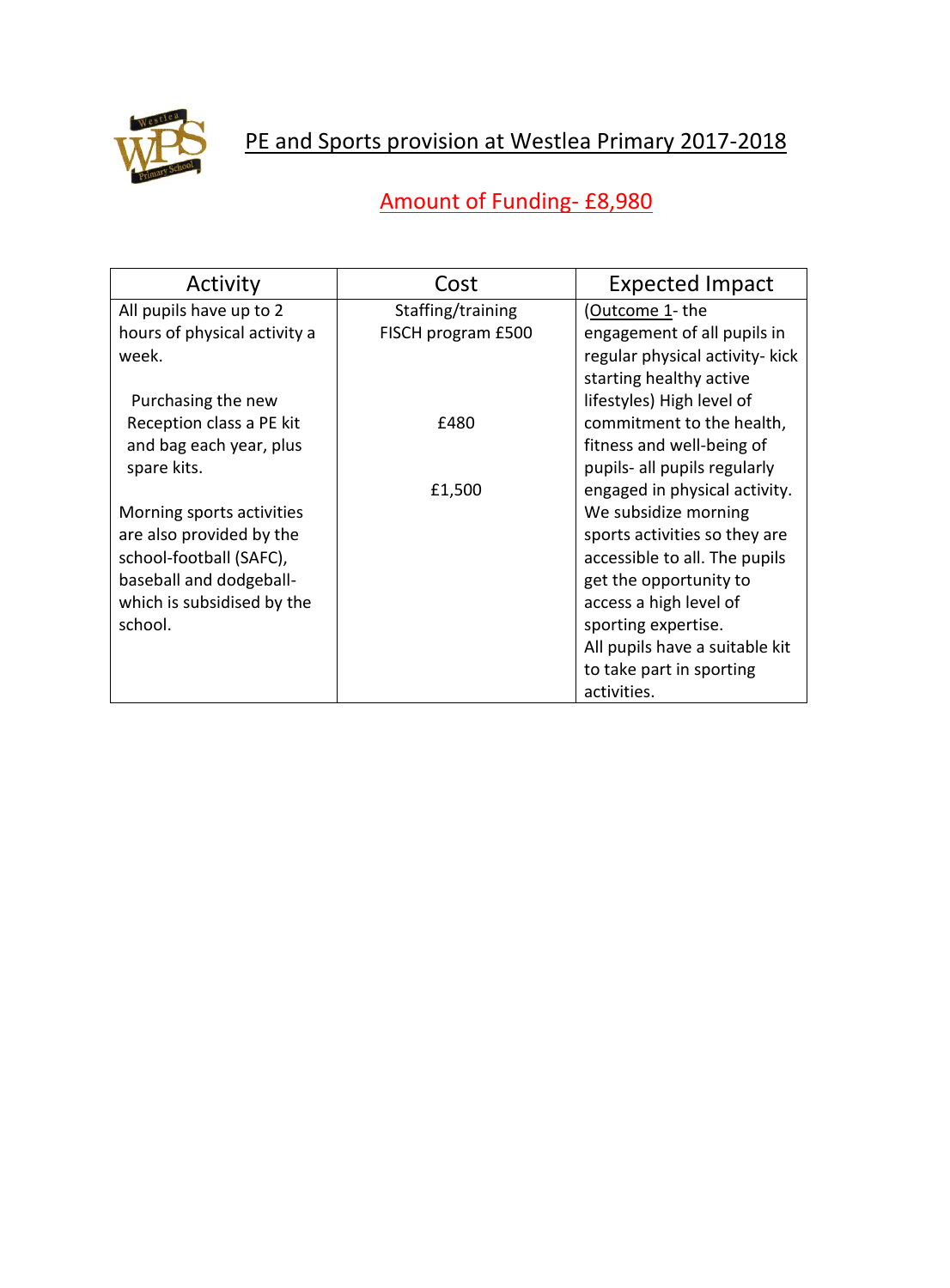| We are a full member of                                                     | £5,000 | (Outcome 2- the profile of    |  |
|-----------------------------------------------------------------------------|--------|-------------------------------|--|
| the Local Sports                                                            |        | PE and sport being raised     |  |
| Partnership which involves                                                  |        | across the school as a tool   |  |
| the sports coordinators                                                     |        | for whole school              |  |
| doing lessons in school                                                     |        | improvement) All success is   |  |
| (which teacher's take part                                                  |        | celebrated, including         |  |
| and learn from) as well as                                                  |        | sporting, which gives them    |  |
| doing teacher training. This                                                |        | the right attitude and so     |  |
| also involves the                                                           |        | motivates the children to     |  |
| coordinators organising a                                                   | £1,500 | achieve success in all areas  |  |
| wide variety of extra-                                                      |        | of curriculum                 |  |
| curricular school clubs and                                                 |        | (Outcome 3- increased         |  |
| a wide variety of                                                           |        | confidence, knowledge and     |  |
| competitive cross county                                                    |        | skills in teaching PE and     |  |
| events.                                                                     |        | sport) Teachers are well      |  |
|                                                                             |        | equipped to teach all         |  |
| Transport is provided to                                                    |        | aspects of the PE curriculum  |  |
| and from sporting events so                                                 |        | (Outcome 4- broader           |  |
| all pupils have access.                                                     |        | experience of a range of      |  |
|                                                                             |        | sports and activities offered |  |
|                                                                             |        | to all pupils-in curriculum   |  |
|                                                                             |        | and extra-curricular) Pupils  |  |
|                                                                             |        | have access to a wide         |  |
|                                                                             |        | variety of sports and         |  |
|                                                                             |        | sporting events in and        |  |
|                                                                             |        | outside of school             |  |
|                                                                             |        | (Outcome 5- increasing        |  |
|                                                                             |        | participation in competitive  |  |
|                                                                             |        | sport) Pupils take part in    |  |
|                                                                             |        | competitive sport so          |  |
|                                                                             |        | develop drive and             |  |
|                                                                             |        | commitment as well as the     |  |
|                                                                             |        | ability to win/loose with     |  |
|                                                                             |        | respect and grace. While      |  |
|                                                                             |        | also developing social skills |  |
|                                                                             |        | through forming inter-        |  |
|                                                                             |        | school friendships.           |  |
|                                                                             |        |                               |  |
|                                                                             |        |                               |  |
| <b>IMPACT</b>                                                               |        |                               |  |
| There has been an increase from 80% of our pupils at age expected or better |        |                               |  |

There has been an increase from 80% of our pupils at age expected or better in PE in 2013-2014 to 83% in 2014-2015 and 84% in 2015-16. 2016-17 – 92% Our attainment at the end of the EYFS, KS1 and KS2 show a positive upward trend.

In the Behaviour section of Assertive mentoring the % of pupils in the Green section has increased from 80% in 2010-11 to 91% in 2012-13 and remained steady in 2013-14 at 90 %. In 2014-15 it increased to 93%. In 2016-17-93%